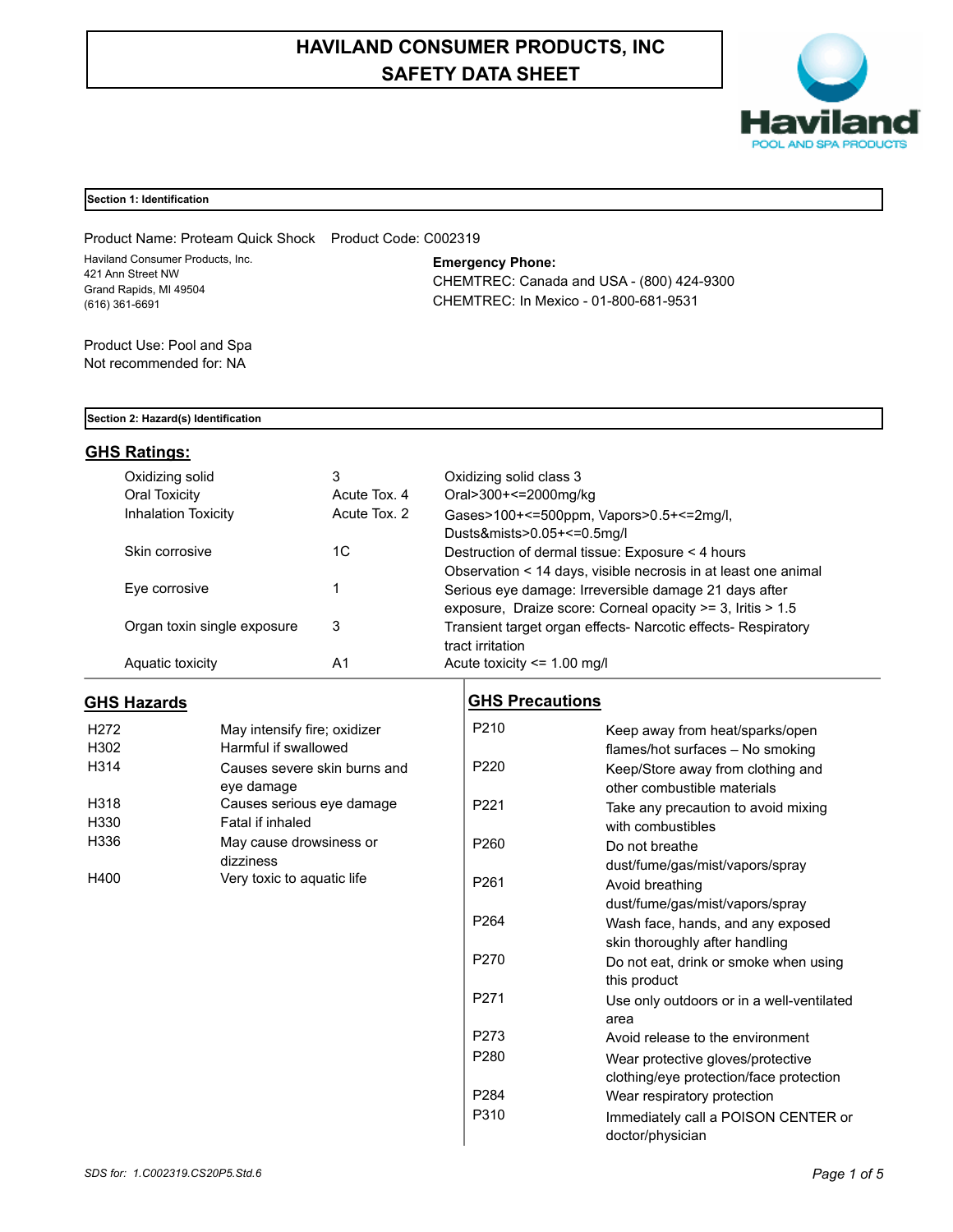| P312             | Call a POISON CENTER or                                            |
|------------------|--------------------------------------------------------------------|
|                  | doctor/physician if you feel unwell                                |
| P320             | Specific treatment is urgent (see first                            |
|                  | aid treatment on SDS)                                              |
| P321             | Specific treatment (see first aid                                  |
|                  | treatment on SDS)                                                  |
| P330             | Rinse mouth                                                        |
| P363             | Wash contaminated clothing before                                  |
|                  | reuse                                                              |
| P391             | Collect spillage                                                   |
| P301+P312        | IF SWALLOWED: Call a POISON                                        |
|                  | CENTER or doctor/physician if you feel<br>unwell                   |
| P301+P330+P331   | IF SWALLOWED: Rinse mouth, Do                                      |
|                  | NOT induce vomiting                                                |
| P303+P361+P353   | IF ON SKIN (or hair): Remove/Take off                              |
|                  | immediately all contaminated clothing.                             |
|                  | Rinse skin with water/shower                                       |
| P304+P340        | IF INHALED: Remove victim to fresh air                             |
|                  | and keep at rest in a position                                     |
|                  | comfortable for breathing                                          |
| P305+P351+P338   | IF IN EYES: Rinse cautiously with                                  |
|                  | water for several minutes. Remove                                  |
|                  | contact lenses if present and easy to                              |
| P370+P378        | do - continue rinsing                                              |
|                  | In case of fire: Use suitable media for<br>extinction              |
| P405             | Store locked up                                                    |
| P403+P233        |                                                                    |
|                  | Store in a well ventilated place. Keep<br>container tightly closed |
| P <sub>501</sub> | Dispose of contents/container in                                   |
|                  | accordance with                                                    |
|                  | local/regional/national/international                              |
|                  | regulations                                                        |
|                  |                                                                    |

**Danger**



## **Section 3: Composition/Information on Ingredients**

| Chemical Name / CAS No. | <b>OSHA Exposure Limits</b> | <b>ACGIH Exposure Limits</b> | <b>Other Exposure Limits</b> |
|-------------------------|-----------------------------|------------------------------|------------------------------|
| Sodium                  |                             |                              |                              |
| dichloroisocyanurate    |                             |                              |                              |
| dihydrate               |                             |                              |                              |
| 51580-86-0              |                             |                              |                              |
| 90 to 100%              |                             |                              |                              |

| <b>Section 4: First-aid Measures</b> |  |
|--------------------------------------|--|
|--------------------------------------|--|

## **Inhalation**

Rescuers should put on appropriate protective gear. Remove from area of exposure. If not breathing, give artificial respiration. If breathing is difficult, give oxygen. Keep victim warm. Get immediate medical attention. To prevent aspiration, keep head below knees.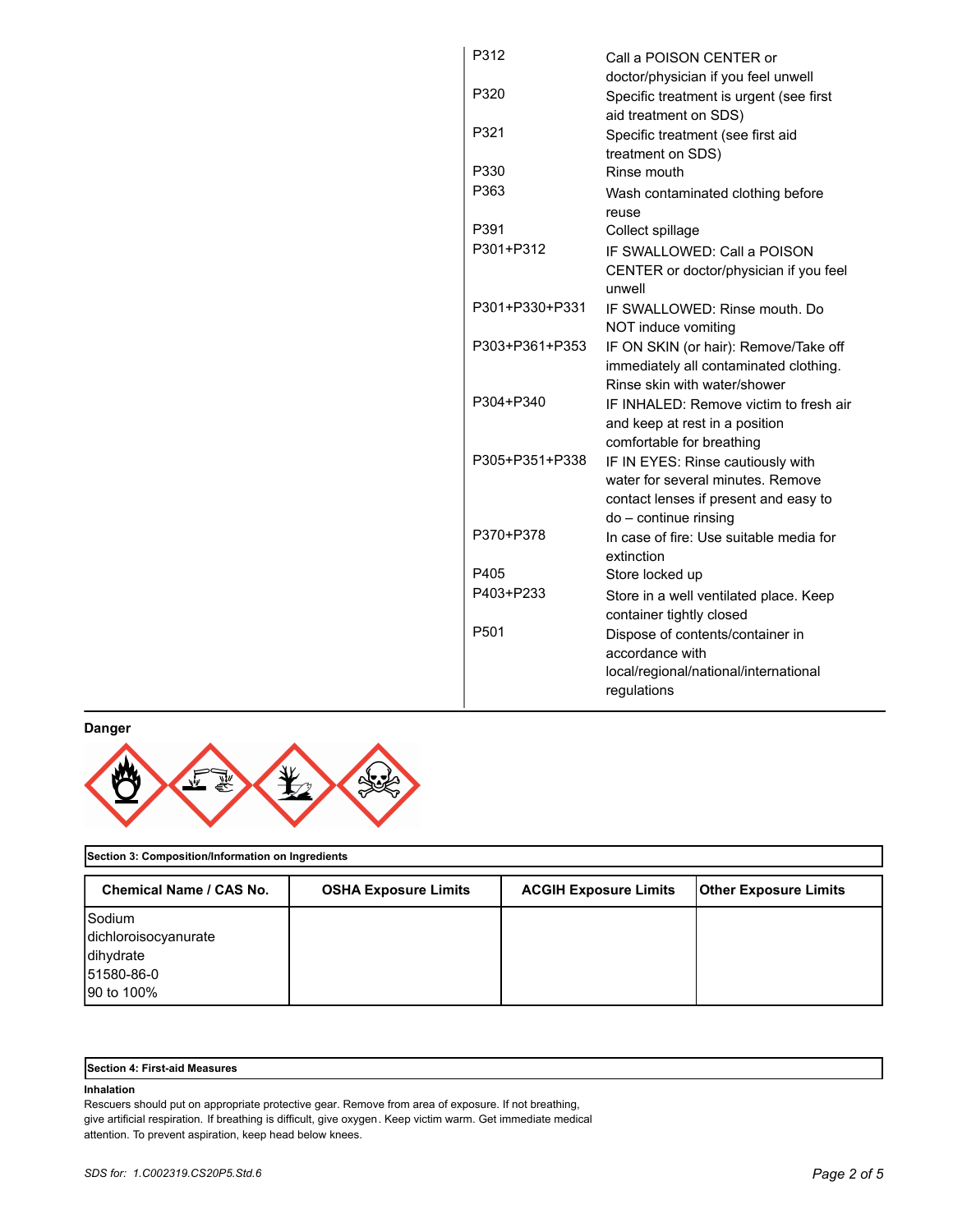#### **Eye Contact**

Immediately flush eyes with water. Flush eyes with water for a minimum of 15 minutes, occasionally lifting and lowering upper lids. Get medical attention promptly.

#### **Skin Contact**

Remove contaminated clothing. Wash skin with soap and water. Get medical attention. Wash clothing separately and clean shoes before reuse.

#### **Ingestion**

If swallowed, do NOT induce vomiting. Give victim a glass of water. Call a physician or poison control center immediately. Never give anything by mouth to an unconscious person.

#### **Section 5: Fire-fighting Measures**

#### **Extinguishing Media**

Flood with copious amounts of water, DO NOT use ABC or other dry chemical extinguishers since there is the potential of a violent reaction.

#### **Specific Hazards Arising from the Chemical**

Unknown

#### **Special Protective Equipment and Precautions for Firefighters**

**Special Information**: As in any fire, wear self-contained breathing apparatus pressure-demand (MSHA/NIOSH approved or equivalent) and full protective gear.

#### **Section 6: Accidental Release Measures**

#### **Spill and Leak Procedures**

Sweep and fully collect the spilled product. If there is some non-polluted product left, separate it from the rest and collect it into a clean container with inner plastic bag. Contaminated product must be destroyed.

#### **Section 7: Handling and Storage**

#### **Handling Procedures**

Use with adequate ventilation. Avoid breathing dusts, mists, and vapors. Do not get in eyes, on skin, or on clothing. Wear eye protection and protective clothing. Wash thoroughly after handling.

**Pesticide Storage:** Keep this product dry in a tightly sealed container when not in use. Store in a cool, dry well-ventilated area away from heat or an open flame. In case of decomposition, isolate container (if possible) and flood area with large amounts of water to dissolve all material before discarding the container.

**Section 8: Exposure Control/Personal Protection** 

| <b>Chemical Name / CAS No.</b> | <b>OSHA Exposure Limits</b> | <b>ACGIH Exposure Limits</b> | <b>Other Exposure Limits</b> |
|--------------------------------|-----------------------------|------------------------------|------------------------------|
| Sodium                         |                             |                              |                              |
| dichloroisocyanurate           |                             |                              |                              |
| dihydrate                      |                             |                              |                              |
| 151580-86-0                    |                             |                              |                              |

**RESPIRATORY PROTECTION:** A respiratory protection program that meets OSHA 1910.134 and ANSI Z88.2 requirements must be followed whenever workplace conditions warrant the use of a respirator.

**SKIN PROTECTION:** Wear impervious protective gloves. Wear protective gear as needed - apron, suit, boots.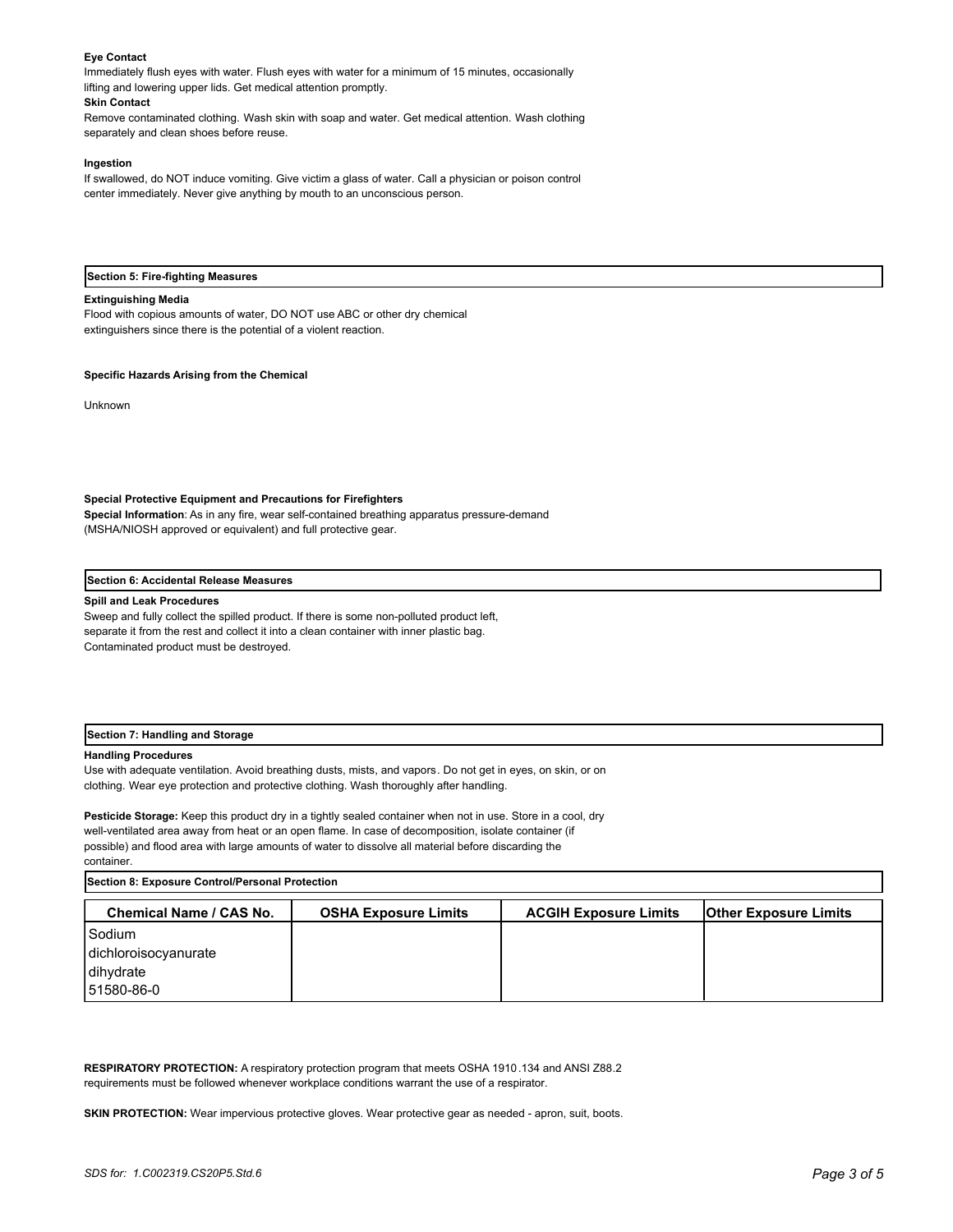**EYE PROTECTION:** Wear safety glasses with side shields (or goggles) and a face shield.

**OTHER PROTECTIVE EQUIPMENT**: Facilities storing or utilizing this material should be equipped with an eyewash facility and a safety shower.

**HYGENIC PRACTICES:** Do not eat, drink, or smoke in areas where this material is used. Avoid breathing vapors. Remove contaminated clothing and wash before reuse. Wash thoroughly after handling. Wash hands before eating.

#### **Section 9: Physical and Chemical Properties**

**Autoignition temperature:** Unknown **Decomposition temperature:** Unknown

**Appearance:** White granular **Constanting Constanting Constanting Constanting Constanting Odor:** slight chlorine odor **Vapor Pressure:** Unknown **CODO CONSTRESS (UNKNOWN CONSTRESS) Odor threshold:** Unknown **Vapor Density:** Unknown **pH:** 6.0-6.5 (1% solution) **Density:** Unknown **Melting point:** 240-250°C **Freezing point:** Unknown **Solubility:** 25g/100ml@ 30°C **Boiling range:** Unknown **Flash point: Unknown Evaporation rate:** Unknown **Flammability:** Unknown **Explosive Limits:** Unknown **Specific Gravity** Unknown **Viscosity:** Unknown **Grams VOC less water:** Unknown

## **Section 10: Stability and Reactivity**

**Chemical Stability: STABLE** 

#### **Incompatible Materials**

Product attacks metals in general. It reacts with water, oxidant and reducing agents, acids, alkalis, nitrogen products, ammonium salts, urea, amines, quaternary ammonium derivatives, oils, fats, peroxides, cationic tensioactives, etc. **Conditions to Avoid** Humidity and temperatures over 40°C. **Hazardous Decomposition Products** In combination with the above mentioned products, it decomposes and gives off a great quantity of heat, chlorine, nitrogen trichloride, chlorine oxides, etc. with subsequent danger of

**Hazardous Polymerization**

Hazardous polymerization will not occur.

## **Section 11: Toxicology Information**

### **Mixture Toxicity**

#### **Health Effects**

Contact with the skin may cause redness, strong burning sensation, with eventual ulceration. Contact with the eyes may cause pain and tears. Impaired vision. Ingestion may cause abdominal pain, nausea, general weakness. Inhalation may cause sore throat, cough, nausea. **Routes of Entry:** Inhalation Ingestion Skin contact Eye contact

**Target Organs**

#### **Effects of Overexposure**